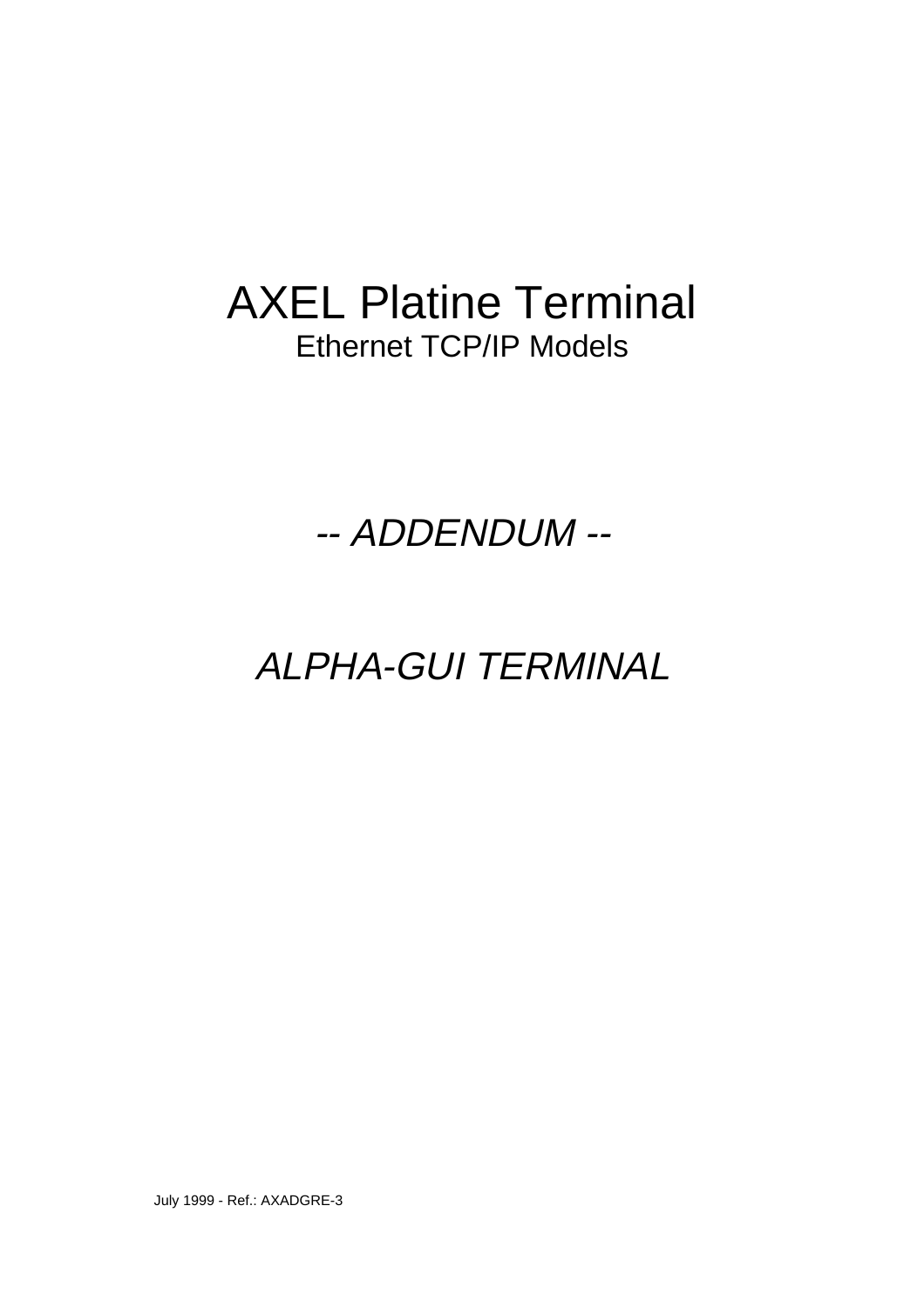The reproduction of this material, in part or whole, is strictly prohibited. For additional information, please contact:

# $AXFI$

16 Avenue du Québec Bât. M1 EVOLIC - BP 728 91962 Courtabœuf cedex - FRANCE Tel.: 33 1.69.28.27.27 Fax: 33 1.69.28.82.04 Email: info@axel.fr

The information in this document is subject to change without notice. AXEL assumes no responsibility for any errors that may appear in this document.

All trademarks and registered trademarks are the property of their respective holders.

© - 1999 - AXEL - All Rights Reserved.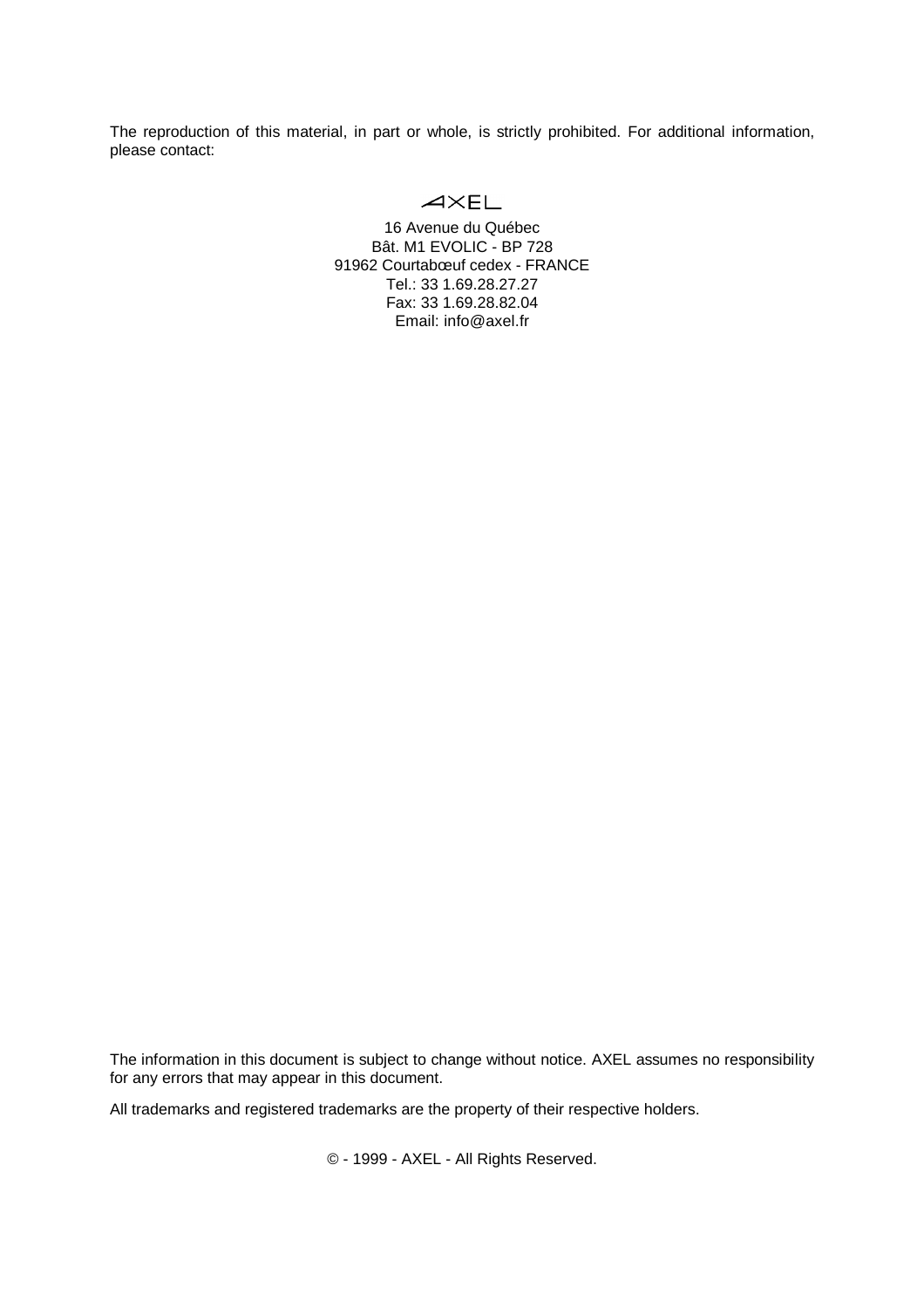## **NOTES**

The alpha-GUI terminal is the AX3000 TCP/IP Platine Terminal model 65 equipped with alpha-GUI firmware ('ALG' option). In this document we assume that the AX3000 has been fitted with this firmware.

This addendum deals only with the use of the graphics revamping. We assume that the reader is already familiar with the AX3000 set-up procedures. For more information, please read the AX3000<br>TCP/IP - User's Manual.

# **TABLE OF CONTENTS**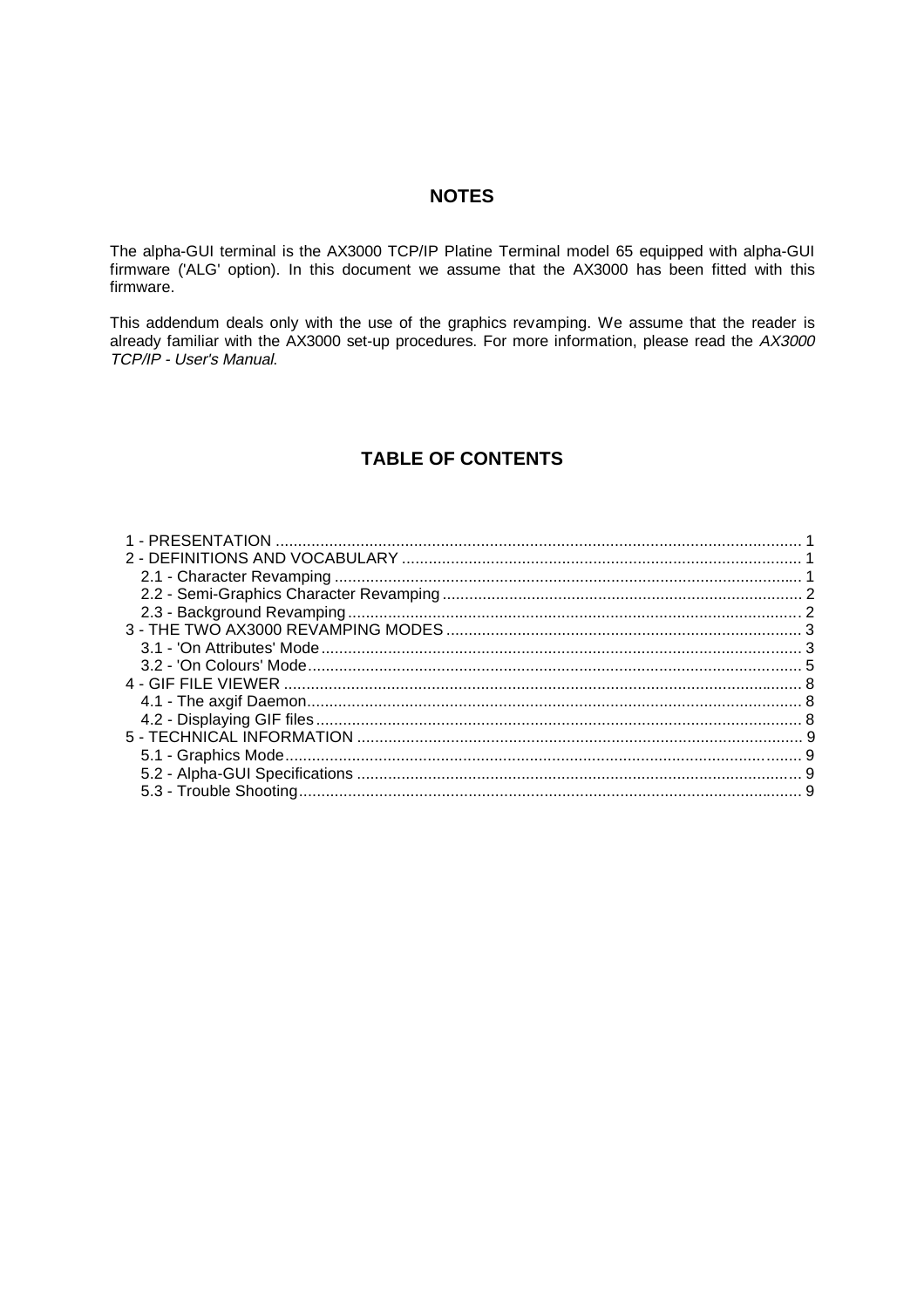## **1 - PRESENTATION**

 $\ddot{\phantom{a}}$ 

The 'AGR' firmware offers alpha-GUI support for the AX3000 TCP/IP Platine Terminal model 65. This mode is called 'alpha-GUI' because the AX3000 processes text information (video attributes, colours, cursor location, etc.) and displays it in graphical mode.

This allows:

- running software generally used on dumb terminals
- colouring pure monochrome software
- revamping colour or monochrome software by associating graphical attributes (shadow, 3D effects, etc.) with display criteria.

## **2 - DEFINITIONS AND VOCABULARY**

The AX3000 offers revamping features which act both on characters and on the background. This chapter describes each of these features.

#### **2.1 - Character Revamping**

The character revamping (semi-graphics character are not included) acts on the character 'style' and on the underline attribute:

- **style**: the following styles are available:
	- **normal**: no graphics style is applied.
	- **shadowed**: the character shadow, displayed in black 'under' the character, is shifted 1 pixel to the right and to the bottom:



- **raised**: this 3D effect, displayed in white 'under' the character, is shifted 1 pixel to the left and to the top:



- **unchanged**: the style applied is the style used by the previous character.

- **underline**: the available values are:

- **no**: the character is not underlined.
- **yes**: an underline is displayed with the same colour as the character.
- **unchanged**: the underline attribute (yes or no) is the underline attribute used by the previous character.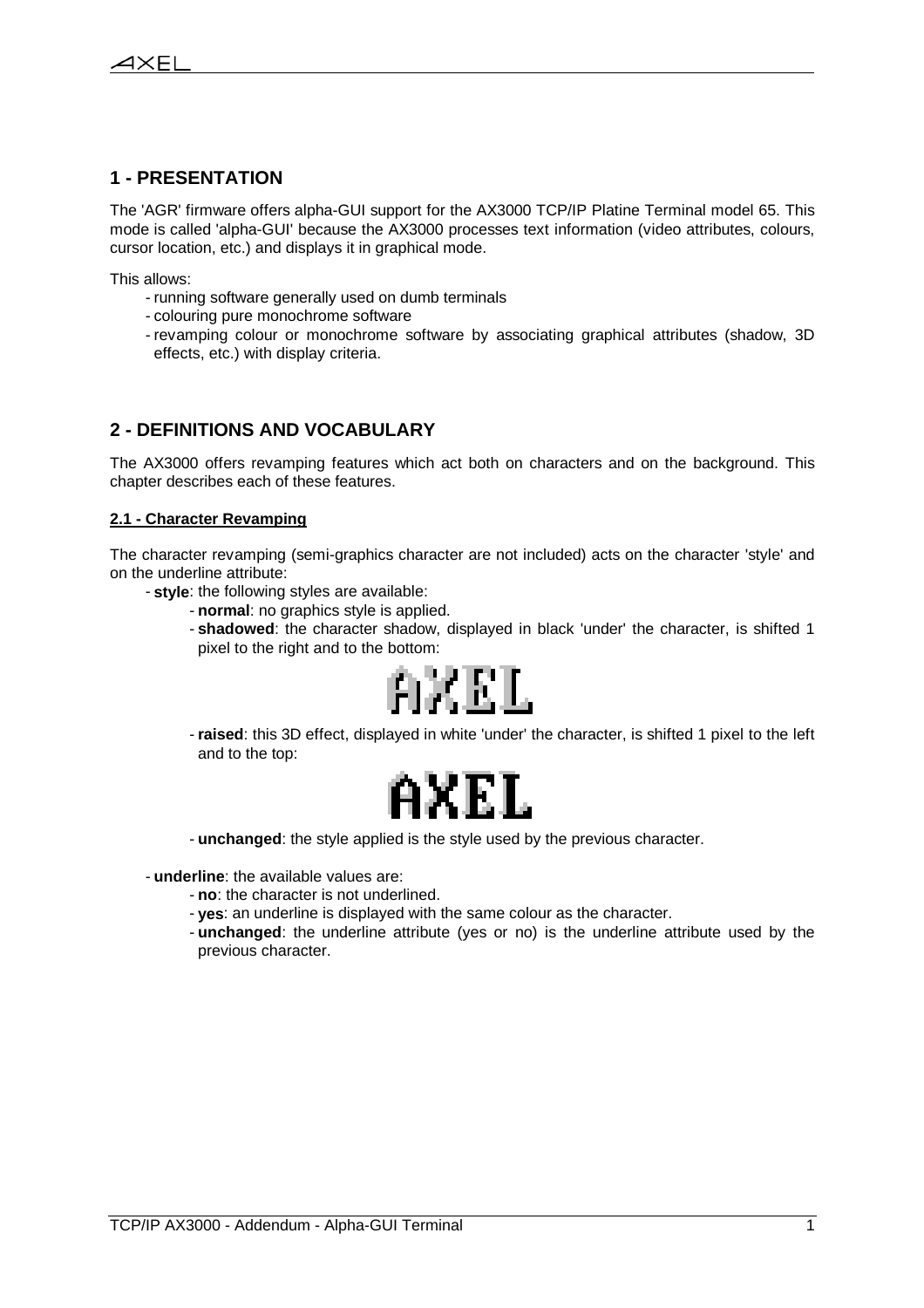#### **2.2 - Semi-Graphics Character Revamping**

A specific revamping is available for semi-graphics characters. Only the 'style' can be tuned: - **style**: the following styles are available:

- **std**: the character appearance is not modified
- 1: semi-graphics appe

| ar as pipes |  |
|-------------|--|
|             |  |
|             |  |
|             |  |
|             |  |

- **2**: semi-graphics are shadowed (see shadow definition above)

#### **2.3 - Background Revamping**

The background revamping acts on the 'shade' and on the 'style':

- **shade**: the available values are:
	- **no**: the background colour is not modified.
	- **yes**: the background colour is lightened
	- **unchanged**: the shade attribute (yes or no) is the shade attribute used by the previous character.
- **style**: the following styles are available:
	- **none**: no graphics style is applied.
	- **3D out**: the 3D effect is obtained by displaying black lines on the right and on the bottom and white line on the left and on the top:



As shown above, the 3D out style is joined for neighbouring characters of a line (no vertical line between A and X). This is not the case for neighbouring characters on different lines (a black and a white horizontal line separate these characters).

- **3D in**: the 3D effect is obtained by displaying white lines on the right and on the bottom and black line on the left and on the top:



As shown above, the 3D in style is joined for neighbouring characters on a line (no vertical line between A and X). This is not the case for neighbouring characters on different lines (a black and a white horizontal line separates these characters). - **unchanged**: the style is the style used by the previous character.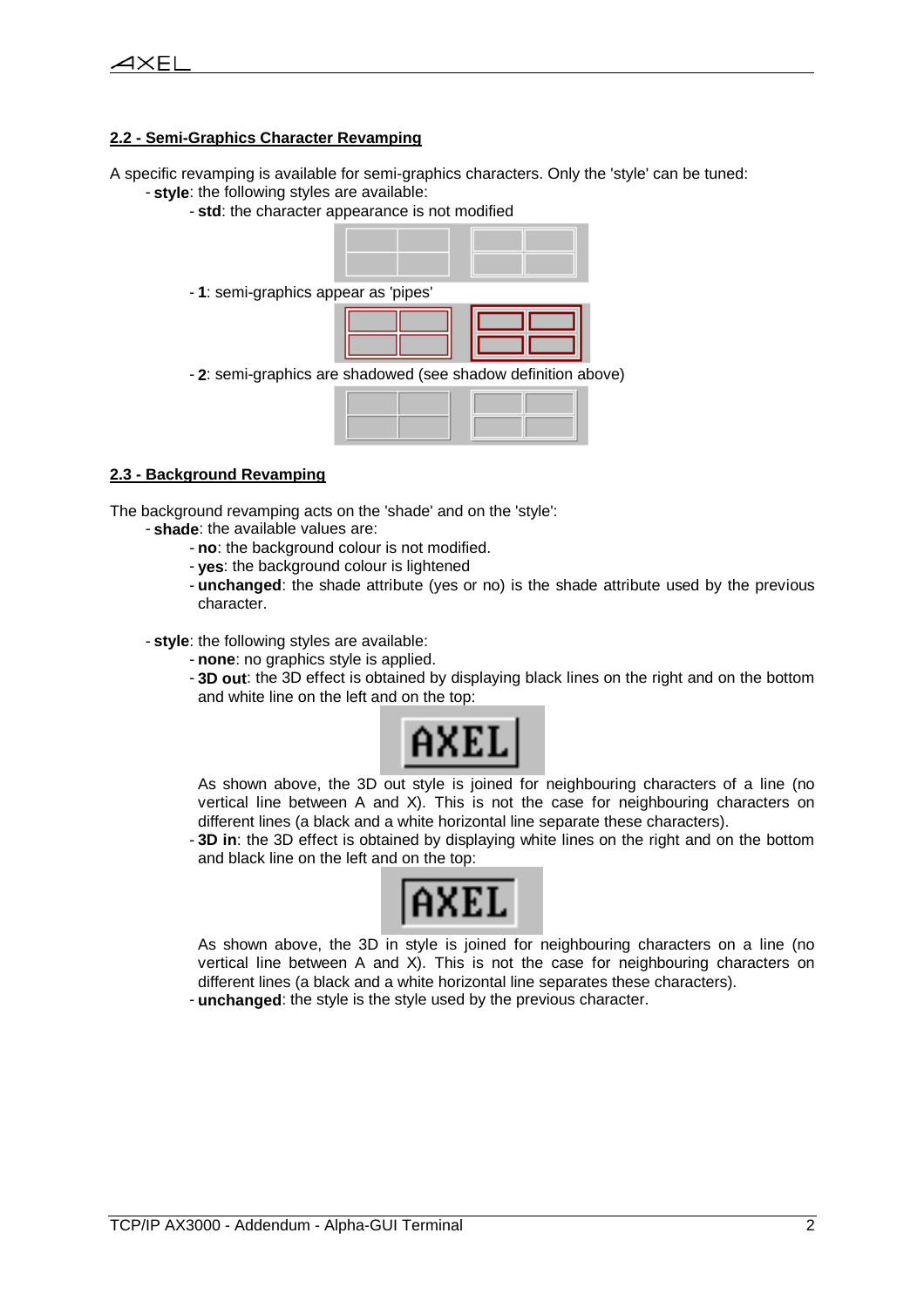## **3 - THE TWO AX3000 REVAMPING MODES**

Two revamping modes are offered by the AX3000:

- 'on attributes': for purely monochrome software
	- 'on colours': for colour software

The revamping mode setting is performed through the AX3000 Set-Up. Press **<Ctrl><Alt><Esc>** to enter the set-up. Select **[Configuration]** $\rightarrow$  **[Terminal]** $\rightarrow$  **[Session X]** (where X is the session number). A dialog box is displayed. Within this box:

- first, select 'Graphics Revamping' and press <spacebar> to get either 'on attributes' value or 'on colours' value.
- then, select 'Revamping Settings' and press <spacebar> to get the associated dialog box.

: the **<Ctrl><Alt><Shift><C>** keystroke may be used to access directly the revamping environment without entering the AX3000 Set-Up. Use this keystroke only from an active telnet session.

**Note**: this shortcut is not available when the AX3000 Set-Up is protected by a password.

#### **3.1 - 'On Attributes' Mode**

This mode is dedicated to monochrome software. It offers:

- first a colouring function: associating foreground and background colours with monochrome attributes (these attributes are called criteria)
- then a revamping function: associating graphics styles with these criteria.

The available criteria are:

- normal: no video attribute
- reverse: reverse video attribute
- underline: underline attribute
- semi-graphics: semi-graphics character whatever the video attribute is
- blink: blink attribute

The revamping dialog box is:

| No attribute<br>Reverse<br><b>Underline</b><br>Semi-graphics<br><b>Blink</b> | Graphics Revamping    |               |
|------------------------------------------------------------------------------|-----------------------|---------------|
| VALID                                                                        | <b>DEFAULT VALUES</b> | <b>CANCEL</b> |

**Notes**:

- The 'Default Values' button offers 5 predefined settings given as examples.
- A criteria setting can be copied by using <F2> and <F3>.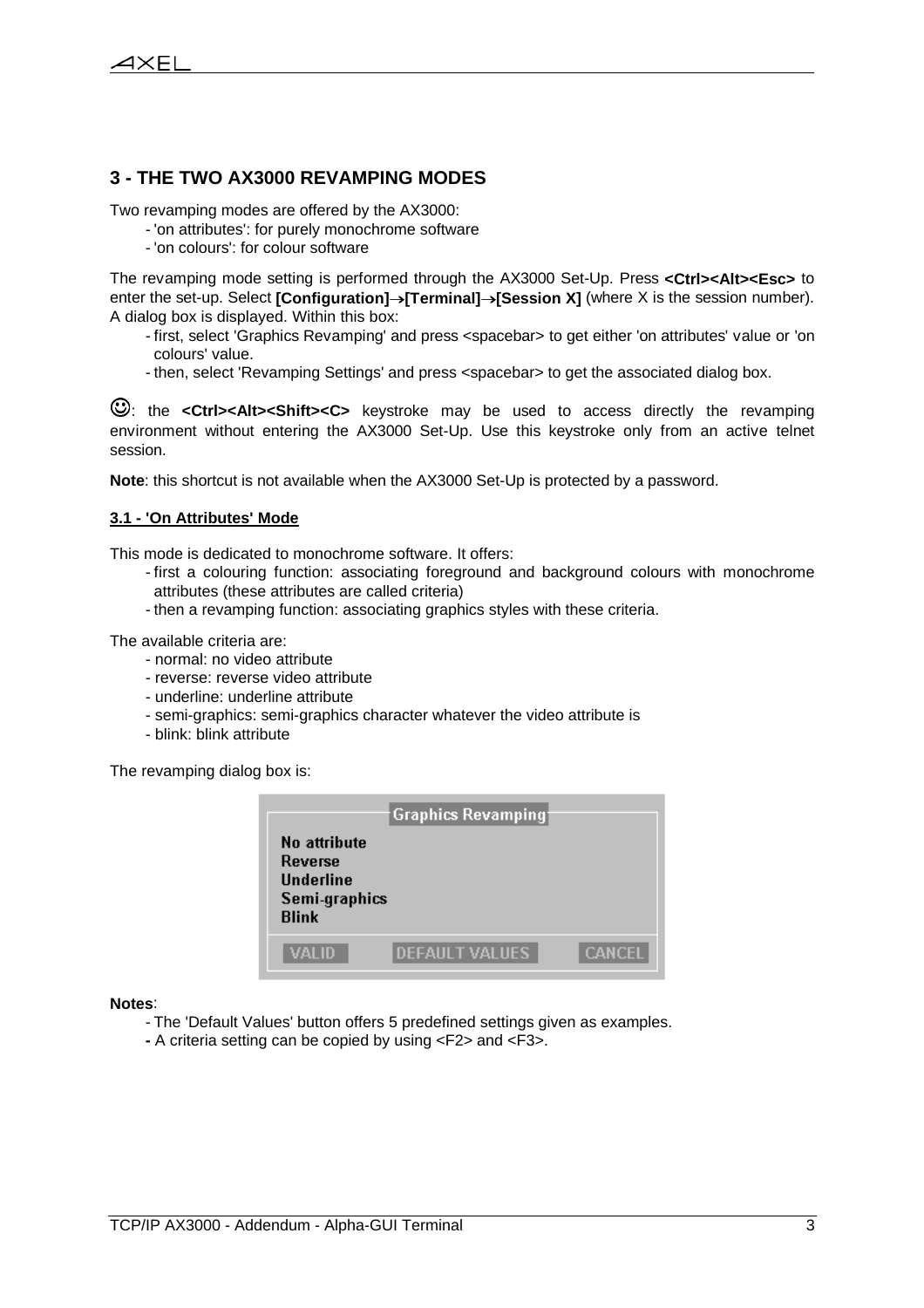When **'Normal'**, **'Reverse'**, **'Underline'** and **'Blink'** criteria are selected, the following dialog box is displayed:

|                              | <b>Criteria Settings</b> |               |
|------------------------------|--------------------------|---------------|
| Colour                       | <b>White/Red</b>         |               |
| Caractère                    |                          |               |
| Style<br><b>Underline No</b> | <b>Example 18</b> Normal |               |
| Fond                         |                          |               |
| Shade                        | No                       |               |
| Style                        | <b>None</b>              |               |
|                              |                          |               |
| VALID                        |                          | <b>CANCEL</b> |

The meaning of each parameter is:

- **Colour**: foreground and background colours associated with this criteria. This selection is performed through a colour chart. 16 foreground colours and 16 background colours are available. A 17th background and foreground colour is available: the 'unchanged colour'. This colour, like the unchanged style, allows the current colour to be kept.

Example: if the "red/white" colour is associated with 'reverse', reverse video characters will be displayed in red, background white. if the "blue/unchanged" colour is associated with 'reverse', reverse video characters will be displayed in blue, without modification of the current background colour.

- **Style**: available values: normal, shadowed, raised or unchanged (see chapter 2.1)
- **Underline**: available values: yes, no or unchanged (see chapter 2.1)
- **Shade**: available values: yes, no or unchanged (see chapter 2.3)
- **Style**: available values: none, 3D out, 3D in or unchanged (see chapter 2.3)

When **'Semi-graphics'** criteria is selected, the following dialog box is displayed:

|                                   | <b>Criteria Settings</b> |
|-----------------------------------|--------------------------|
| Colour                            | White/Red                |
| Character<br><b>Style</b>         | Std                      |
| <b>Background</b><br><b>Shade</b> | No                       |
| VALID                             | <b>CANCEL</b>            |

The meaning of each parameter is:

- **Colour**: see definition above
- **Style**: available values: std, 1 or 2 (see chapter 2.2)
- **Shade**: available values: yes, no or unchanged (see chapter 2.3)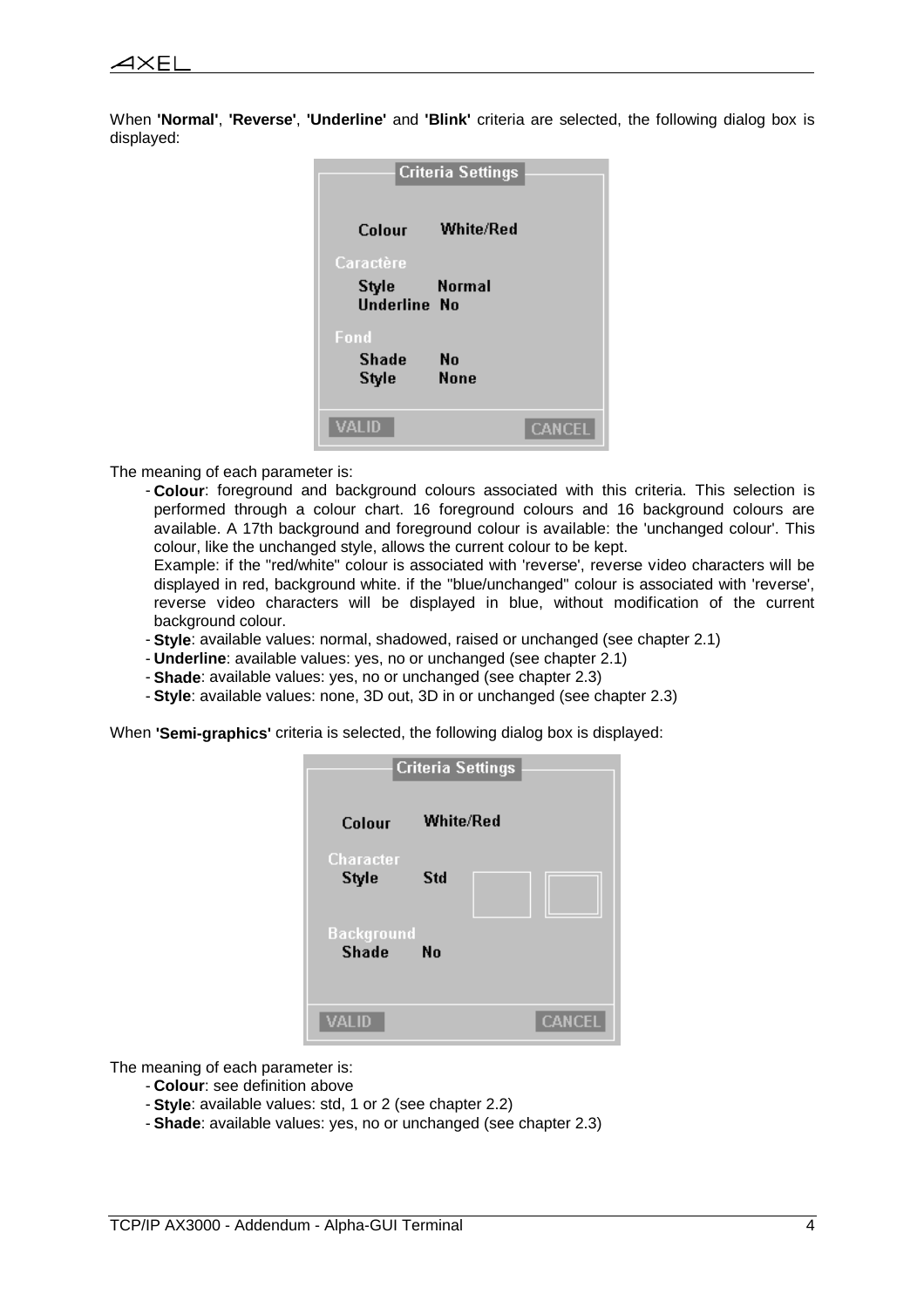#### **3.2 - 'On Colours' Mode**

 $\ddot{\phantom{a}}$ 

This mode, only available with ANSI emulation family, is dedicated to colour software. The graphics revamping is based on both:

- a static criteria (semi-graphics characters)
- and 16 dynamic criteria (based on foreground and background colours)

For these 2 criteria, the AX3000 Set-Up allows:

- to remap initial colours. Often colours of text-based software are not suitable for a graphics mode (for instance, grey or cyan are well dedicated for background)
- to associate graphics styles (see chapter 1).

The revamping dialog box is:

|                                                                                             | <b>Color Revamping</b> |               |
|---------------------------------------------------------------------------------------------|------------------------|---------------|
| Semi-graphics                                                                               |                        |               |
| 1<br>$\frac{2}{3}$<br>4567<br>8<br>$\overline{9}$<br>10<br>11<br>12<br>13<br>14<br>15<br>16 |                        |               |
| <b>VALID</b>                                                                                | <b>RESET</b>           | <b>CANCEL</b> |

Within this box, 17 criteria are available (semi-graphics + 16 dynamic criteria).

#### **Notes**:

- Use the 'Reset' button to delete all the criteria settings. Use <F4> to delete only the current criteria.
- Criteria settings can be copied by using <F2> and <F3>.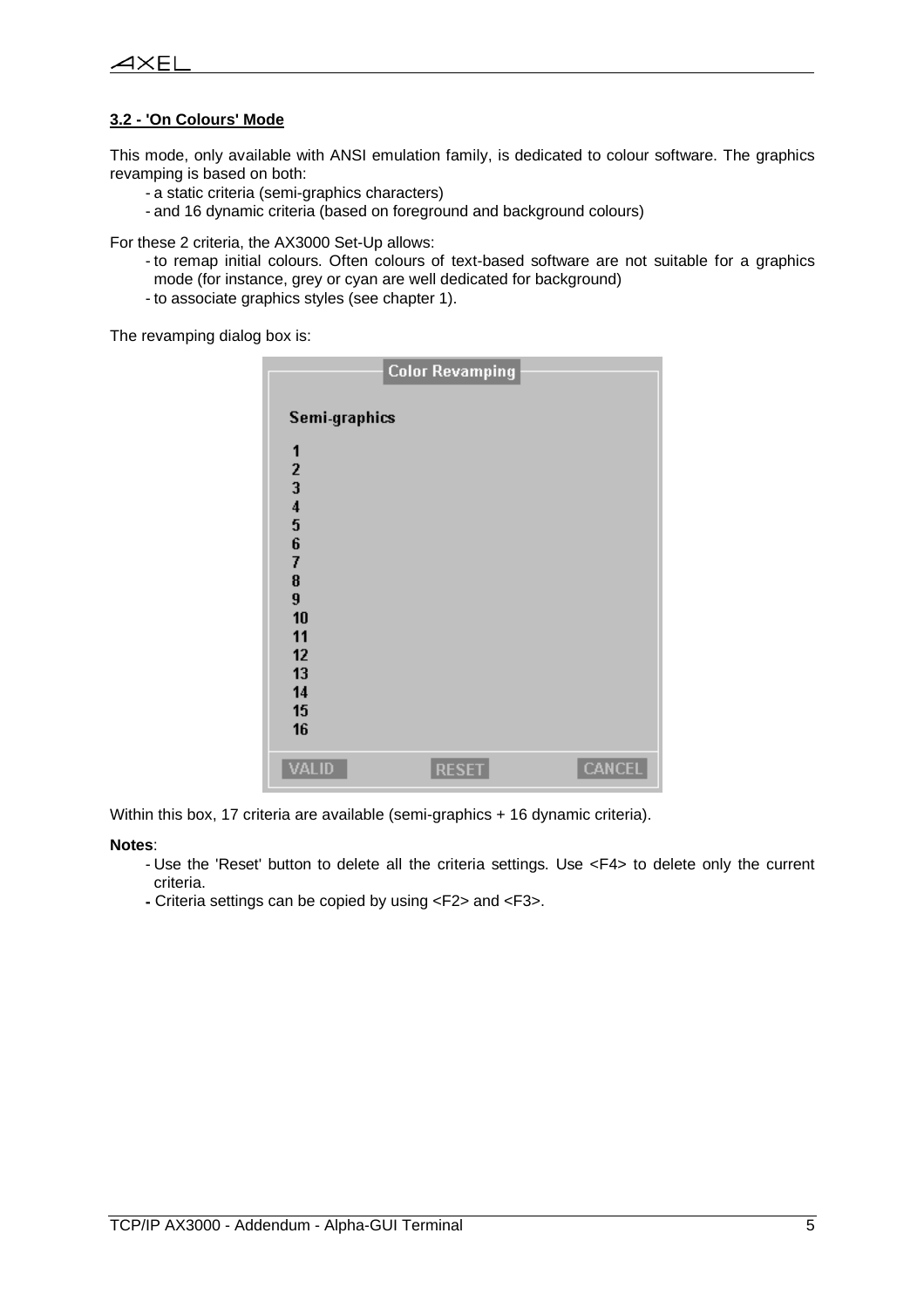When **'Semi-graphics'** criteria is selected, the following dialog box is displayed:

| <b>Criteria Settings</b>          |               |  |
|-----------------------------------|---------------|--|
| Colour                            | White/Red     |  |
| Character<br>Style                | Std           |  |
| <b>Background</b><br><b>Shade</b> | No            |  |
| VALID                             | <b>CANCEL</b> |  |

The meaning of each parameter is:

- **Colour**: possible remapping of the foreground and background colours associated with semigraphics characters. This selection is performed through a colour chart. 16 foreground colours and 16 background colours are available. A 17th background and foreground colour is available: the 'Unchanged' colour. This colour, like the unchanged style, allows the current colour to be kept.

Example: if the "red/white" colour is associated, semi-graphics characters will be displayed in red, background white. if the "blue/Unchanged" colour is associated, semi-graphics characters will be displayed in blue, without modification of the current background colour.

- **Style**: available values: std, 1 or 2 (see chapter 2.2)
- **Shade**: available values: yes, no or unchanged (see chapter 2.3)

To add a dynamic criteria, select the entry (from 1 to 16) and press <spacebar>. The following dialog box appears:

| <b>Criteria Settings</b>                                    |
|-------------------------------------------------------------|
| <b>Initial Colour White/Red</b><br>Unchanged/Gray<br>Colour |
| Character<br><b>Normal</b><br>Style<br><b>Underline No</b>  |
| <b>Background</b><br>Shade<br>No<br><b>None</b><br>Style    |
| VALID<br>CANCEL                                             |

The meaning of each parameter is:

- **Initial Colour**: this criteria is defined by the foreground and background colours. This selection is performed through a colour chart. 16 foreground colours and 16 background colours are available. A 17th background and foreground colour is available as the 'Don't Care' colour. This colour setting allows the use of the background and/or foreground colour as the criteria setting.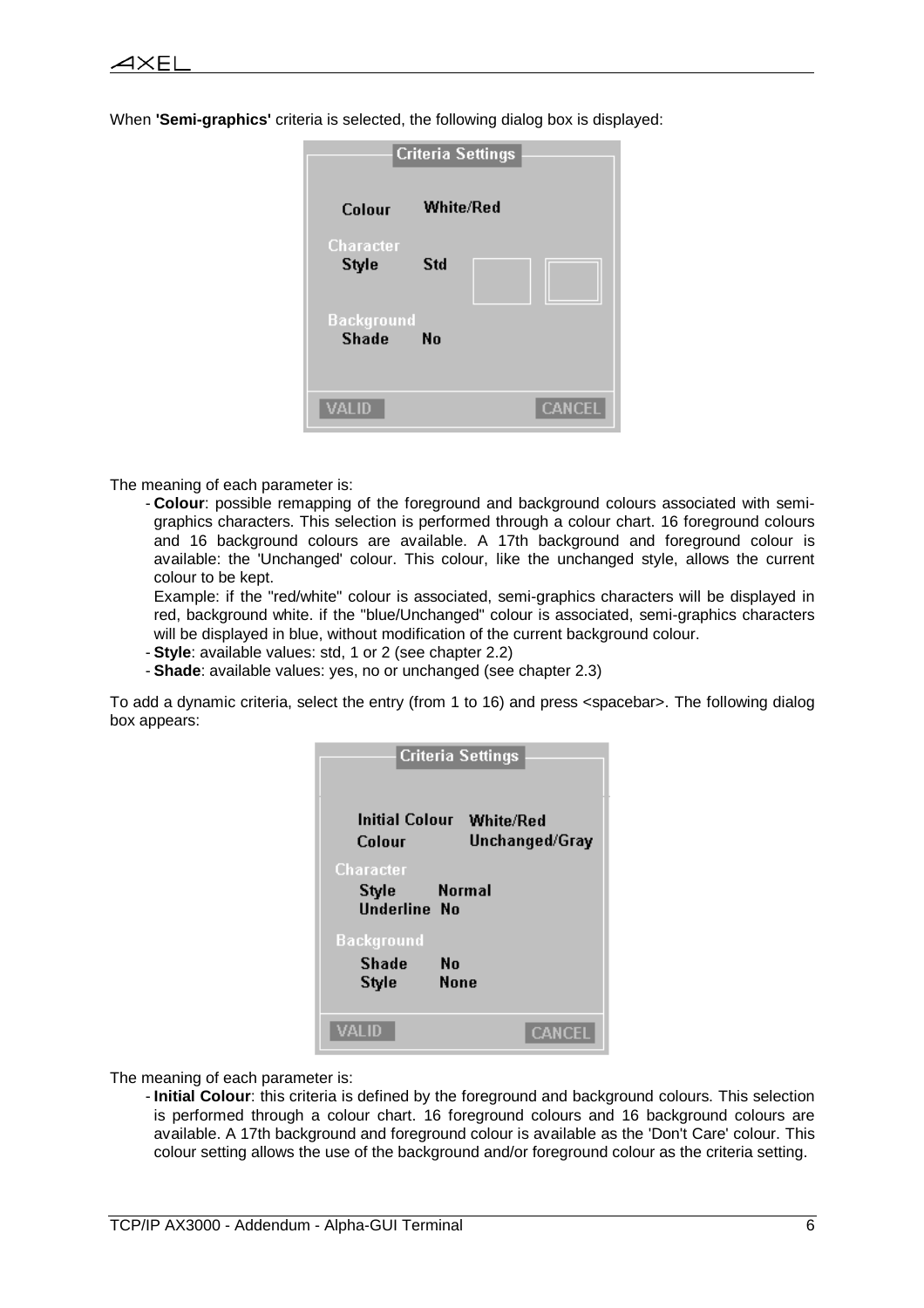- **Colour**: possible remapping of the foreground and background colours associated with this criteria. This selection is performed through a colour chart. 16 foreground colours and 16 background colours are available. A 17th background and foreground colour is available as the 'Unchanged' colour. This colour, like the unchanged style, allows the current colour to be kept. Examples:
	- initial colour: "blue/yellow", colour "red/white": any blue characters on a yellow background are now displayed in red on white.
	- initial colour: "blue/yellow", colour "red/unchanged": any blue characters on a yellow background are now displayed in red without background colour modification.
	- initial colour: "blue/Don't Care", colour "red/white": any blue characters whatever the background colour are now displayed in red on white.
- **Style**: available values: normal, shadowed, raised or unchanged (see chapter 2.1)
- **Underline**: available values: yes, no or unchanged (see chapter 2.1)
- **Shade**: available values: yes, no or unchanged (see chapter 2.3)
- **Style**: available values: none, 3D out, 3D in or unchanged (see chapter 2.3)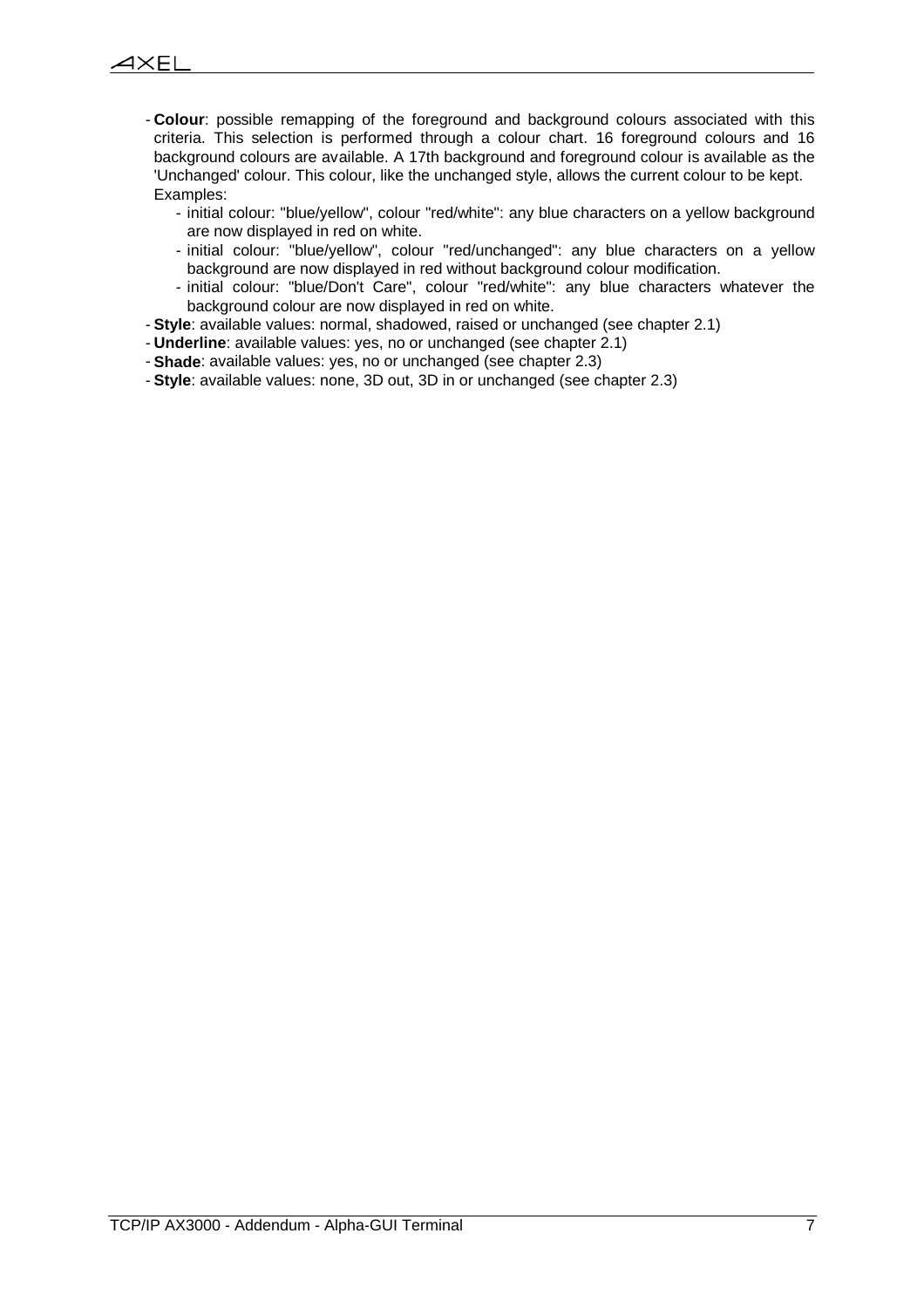## **4 - GIF FILE VIEWER**

 $\ddot{\phantom{a}}$ 

GIF files (256-colour bitmap) can be displayed on the AX3000.

#### **4.1 - The axgif Daemon**

The GIF viewer is not embedded in the AX3000. This viewer is provided by Axel as a Unix daemon: **axgif**. This daemon is totally "transparent" for Unix software.

Installing:

Copy the axgif daemon into /usr/bin.

Using:

Before launching your software, run the axgif daemon.

Examples:

# axgif

The Axel daemon runs a shell (sh). To exit this shell (and the axgif daemon) enter 'exit'.

```
# axgif -p myprg
```
The Axel daemon run 'myprg'. When this program is exited, the axgif daemon is killed.

For more information, enter the 'axgif -h' command.

#### **4.2 - Displaying GIF files**

The following ANSI escape sequence is needed to display GIF files:

Esc  $[ > 1 ; Px ; Py g$ 

Note: Px and Py are the addresses of the upper-left corner of the bitmap as shown below:



The following script shell displays logo.gif at (10,10).

```
echo "\033[>1;10;10g\c"
old=`stty -g`
stty -opost nl0 bs0 cr0 ff0 vt0 tab0
cat logo.gif
stty $old
```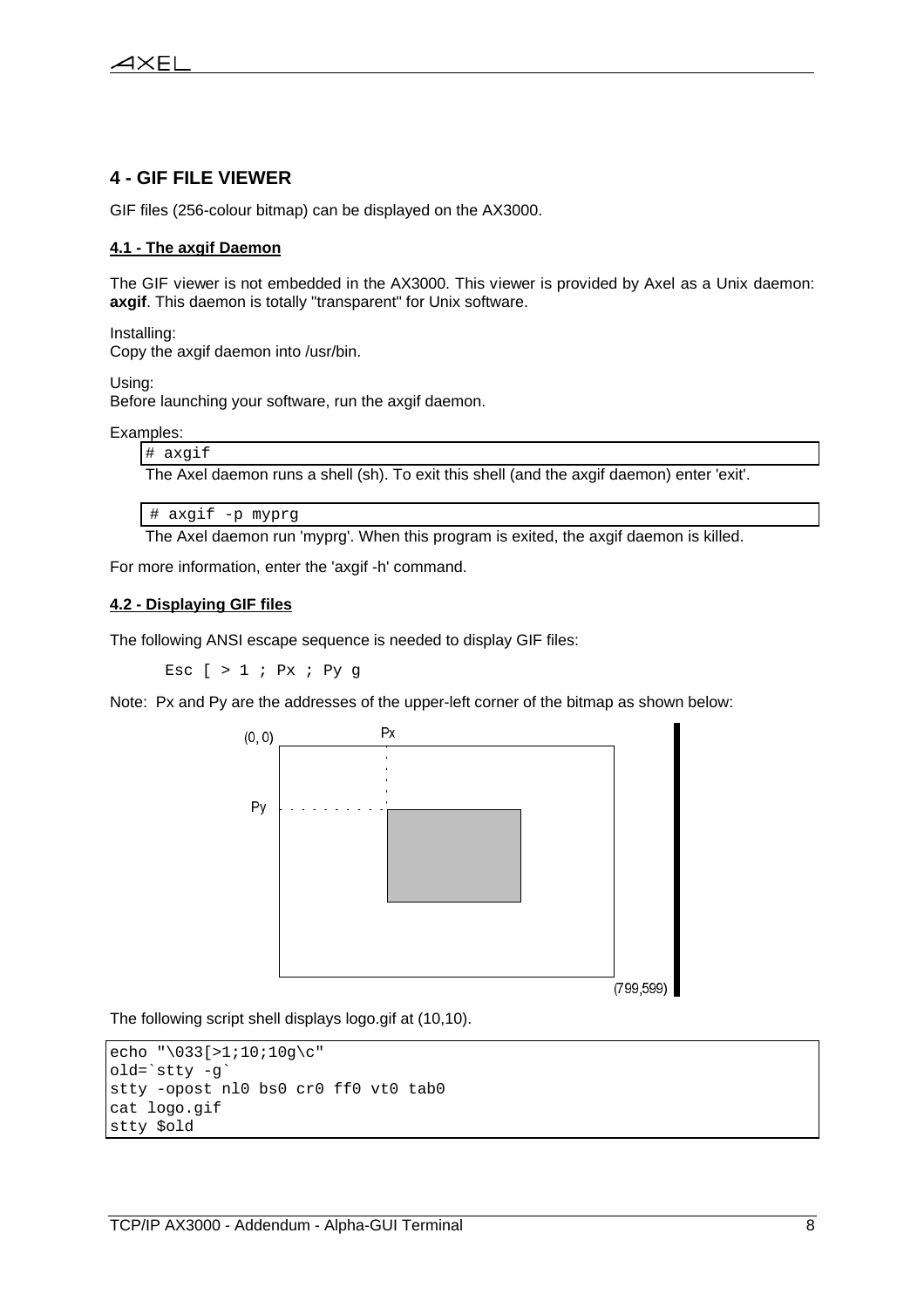## **5 - TECHNICAL INFORMATION**

#### **5.1 - Graphics Mode**

 $\ddot{\phantom{a}}$ 

Graphics mode specification:

- The AX3000 mode is 800x600 pixels, 256 colours.
- The character matrix is 22x10 pixels
- The default VGA frequency is 72 Hertz.

#### **5.2 - Alpha-GUI Specifications**

The alpha-GUI mode has the following limitations:

- maximum of 4 concurrent sessions available
- only 80-column mode supported
- currently only support for ANSI emulation family and WYSE emulation
- scrolling speed is lower
- blinking attribute not supported

Alpha-GUI mode does support the underline attribute (which is not supported by a colour text VGA monitor).

#### **5.3 - Trouble Shooting**

Care must be taken with the VGA monitor. The default VGA frequency used by the AX3000 is 72 Hertz. If the VGA monitor does not support this frequency, the vertical sync will be lost. To fix this problem, either use a more modern monitor or perform following operation:

Enter the AX3000 Set-Up (**<Ctrl><Alt><Ecs>**) and press <F12>. The VGA frequency is set to 56 Hertz and the display becomes visible (this emergency procedure modifies the VGA frequency only during the set-up stage).

Then select the **[Configuration]** $\rightarrow$ **[Advanced]** $\rightarrow$ **[Tunings]** menu. Within the dialog box, select the 'Scan frequency' parameter and press <spacebar> to enter the associated dialog box. A frequency value can be selected among the 3 available (56, 60 and 72 Hertz).